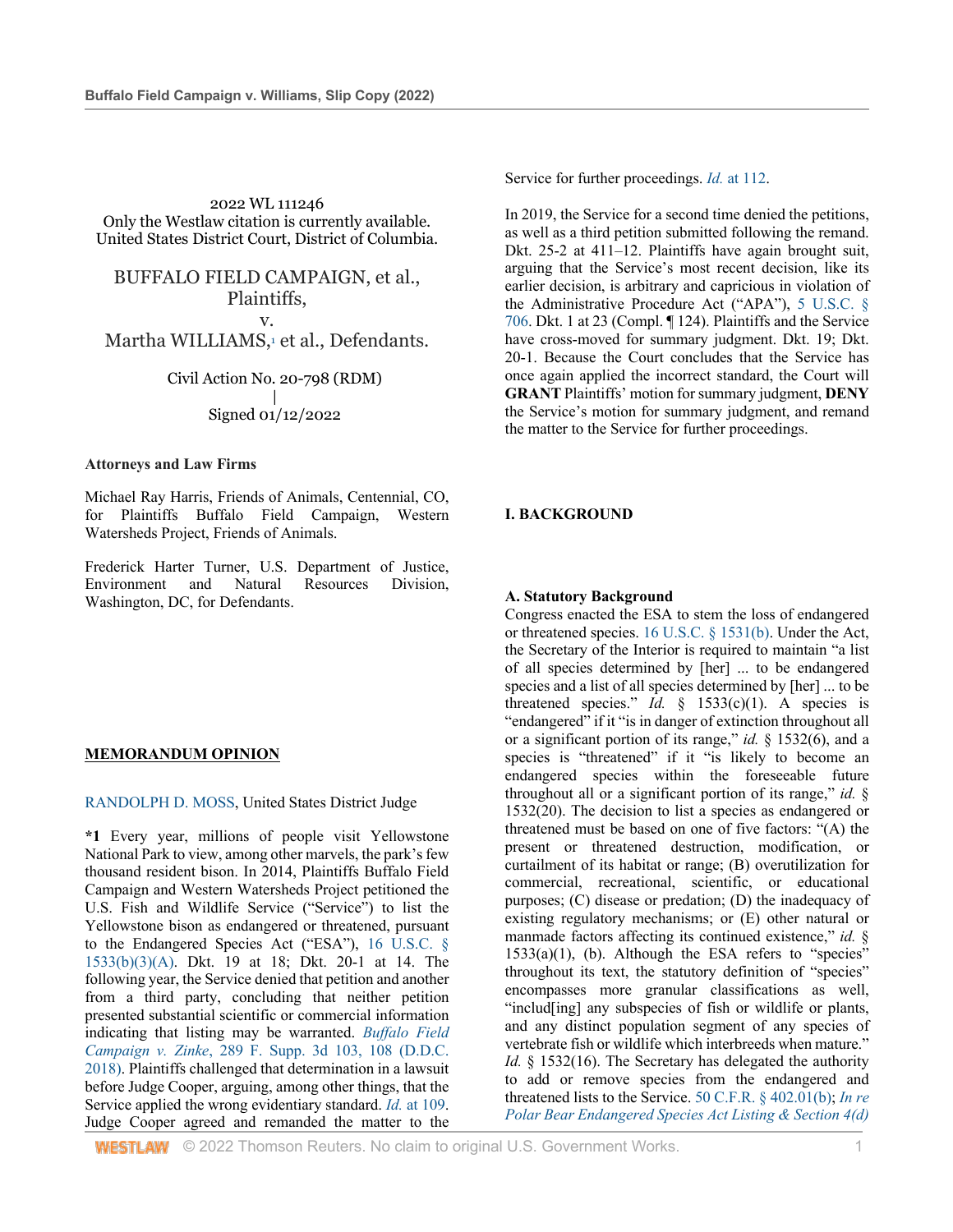*Rule Litig.—MDL No. 1993*, 709 F.3d 1, 3 (D.C. Cir. 2013).

**\*2** Interested persons may petition the Service "to add a species to, or to remove a species from, either [the endangered or threatened] list[.]" 16 U.S.C. 1533(b)(3)(A). "To the maximum extent practicable, within 90 days after receiving [such a] petition," the Service must determine whether the petition "presents substantial scientific or commercial information indicating that the [listing] may be warranted," and, if so, must "promptly commence a review of the status of the species concerned." *Id.* Under the Service's regulations, " 'substantial scientific or commercial information' refers to credible scientific or commercial information in support of the petition's claims such that a reasonable person conducting an impartial scientific review would conclude that the action proposed in the petition may be warranted." 50 C.F.R.  $\S$  424.14(h)(1)(i). If a petition meets this standard, the Service must institute a review and issue a finding "[w]ithin 12 months after receiving [the] petition" as to whether listing is warranted. 16 U.S.C. § 1533(b)(3)(B).

If the Service determines that action is not warranted, it must "promptly publish [that] finding in the Federal Register," *id.* § 1533(b)(3)(B)(i), and that finding is subject to judicial review, *id.* §  $1533(b)(3)(C)(ii)$ . But, if the Service determines that action is warranted, it must publish a notice of proposed rulemaking in the Federal Register, *id.* § 1533(b)(3)(B)(ii), and shall, if requested, hold at least "one public hearing on the proposed regulation," *id.* § 1533(b)(5)(E). The Service must then issue a final rule or withdraw the proposed rule (or file a notice of an extension of the deadline) within one year. *Id.* § 1533(b)(6)(A). An extension of the one-year deadline is warranted only if the Service determines "that there is substantial disagreement regarding the sufficiency or accuracy of the available data relevant to the determination or revision concerned." *Id.* §  $1533(b)(6)(B)(i)$ . A listing decision must be based "solely on ... the best scientific and commercial data available to [the Service] after conducting a review of the status of the species and after taking into account those efforts, if any, being made by any State or foreign nation, or any political subdivision [thereof], to protect [the] species." *Id.* §  $1533(b)(1)(A)$ .

#### **B. Factual Background**

The American bison has appeared on the official seal of the Department of the Interior since 1912, Dkt. 20-1 at 12; is the national mammal of the United States, *see* National Bison Legacy Act, Pub. L. No. 114-152, 130 Stat. 373 (2016); and is North America's largest native land mammal, Dkt. 25-3 at 416. The species comprises two subspecies: the wood bison (found principally in Canada), and the plains bison, which includes Yellowstone bison and which scientists have named—rather emphatically— *Bison bison bison. Id.* at 414–15. Although plains bison once numbered in the millions and roamed much of the United States, as well as parts of Canada and Mexico, Dkt. 25-3 at 414, 418; Dkt. 19 at 13; Dkt. 20-1 at 11, their population in the wild hit a nadir at the turn of the twentieth century, when fewer than two dozen wild bison remained in Yellowstone National Park, all in the central region of the park. Dkt. 25-3 at 7, 402. To revive the population, park managers cultivated a separate herd in the northern region of the park by introducing twenty-one bison from captive herds outside the park and three calves from the indigenous central Yellowstone herd. *Id.* at 7.

More than a century later, roughly 4,500 bison reside in Yellowstone, *id.* at 573 (Aug. 2018), although, as discussed below, this number fluctuates throughout the year. The population still consists of "two primary breeding herds," the northern herd (which included just over 3,300 bison in August 2018) and the central herd (which included almost 1,200 bison in that same month). *Id.* According to the National Park Service, "Yellowstone is the only place in the United States where bison ... have lived continuously since prehistoric times." *Id.* at 572. Moreover, although almost all bison outside of the park are descended from cattle-bison hybrids as the result of efforts to bolster bison numbers in the late 1800s and early 1900s, Yellowstone bison do not carry cattle genes. *Id.* at 7, 22, 572–73.

**\*3** During certain times of year, the Yellowstone bison migrate outside of the park. Dkt. 25-3 at 598–601. This annual migration creates complications for population management, primarily because it raises the risk that bison will transmit to cattle a bacterial disease called brucellosis. *Id.* at 499–500. After more than ten years of negotiation, in 2000, various federal agencies and the State of Montana adopted a framework called the Interagency Bison Management Plan for the State of Montana and Yellowstone National Park ("IBMP") to manage the bison's movements. Dkt. 20-1 at 13. The IBMP allows bison to migrate outside of the park during the winter but "in the spring[,] the agencies ... haze bison back into the park, at or near the time when bison historically can return to the park based on snow and weather conditions, or capture or shoot them if hazing is unsuccessful." Dkt. 25-3 at 507. In addition, since 2005, the State of Montana "has administered a bison hunt between November 15 and February 15 on lands adjacent to the park," and, in 2006, 2009, and 2010, the State "recognized ... treaty rights"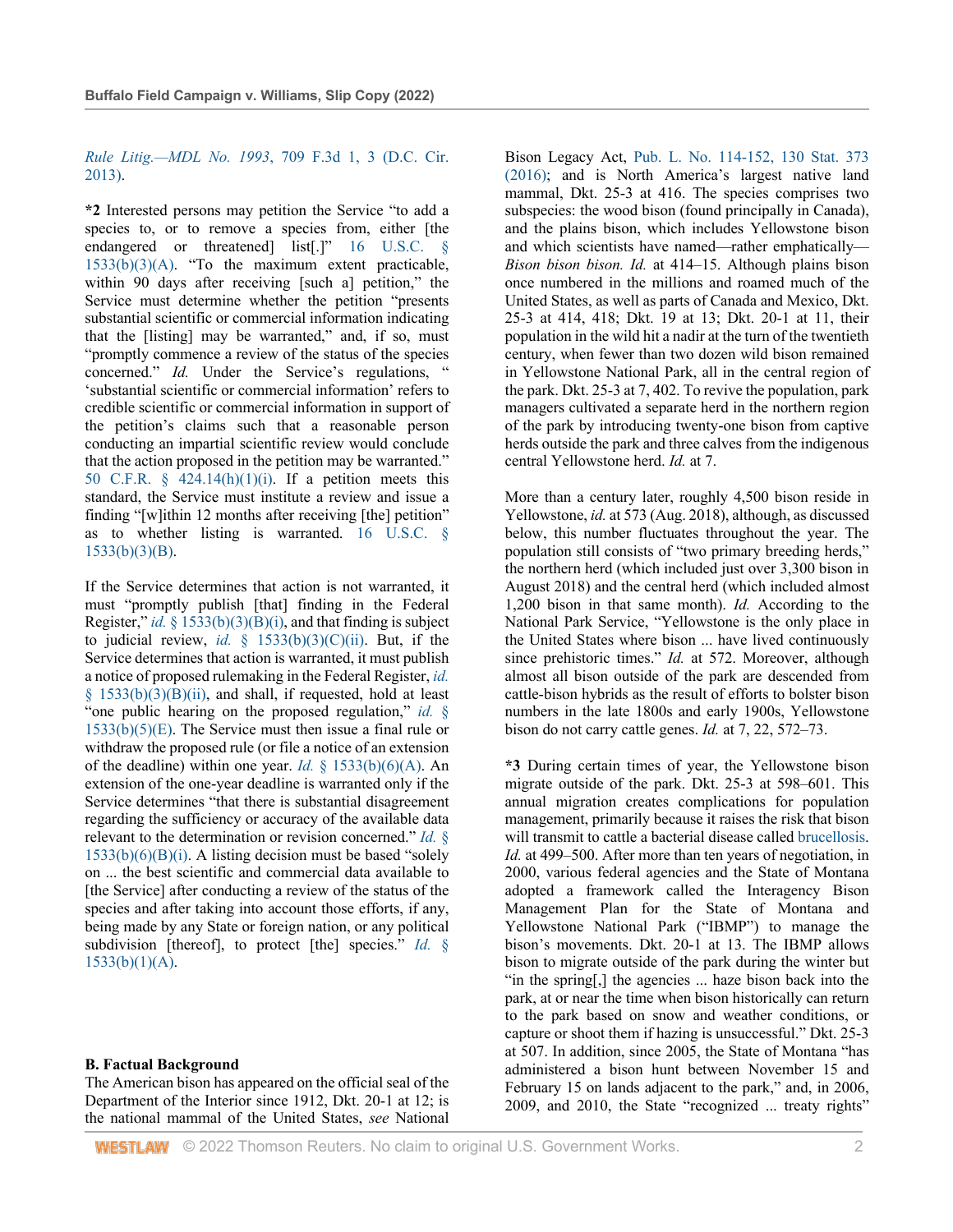permitting local tribes to "harvest[ ] bison on open and unclaimed federal lands adjacent to the park." *Id.* at 596.

The IBMP sets a "population target for the whole herd" that is, the northern and central herds combined—of "3,000 bison." *Id.* at 528. But the plan also permits the participating agencies to "agree to temporarily modify elements of [the] plan to mitigate total removal of bison due to exigent circumstances arising from severe winter conditions." *Id.* at 530. In particular, "[w]hen the bison population declines to 2300 within a single winter, the agencies will *meet to evaluate* modifications to the prevailing management prescriptions that could reduce the total management removal from the population." *Id.* (emphasis added). "When the bison population declines below 2300 within a single winter, the agencies *may*, on a temporary basis for that winter, *increase implementation* of *non-lethal* management measures to provide management flexibility and [to] reduce the total management removal of bison from the population." *Id.* (emphasis added). And, finally, [w]hen the bison population declines below 2100 within a single winter, the agencies *will*, on a temporary basis for that winter, *increase implementation of non-lethal* management measures." *Id.* (emphasis added).

The extent of the culling that occurs is significant. In the winter of 2016/2017, for example, more than 1,200 Yellowstone bison were culled, and in the winter of 2017/2018, approximately 1,155 bison were culled. Dkt. 25-2 at 419. According to Plaintiffs, the hunting, trapping, hazing, capture, and slaughter of Yellowstone bison disproportionately affect the central herd. *Id.* at 42; *see also* Dkt. 19 at 17. As a result, although the overall Yellowstone bison population has been relatively stable in recent years, Dkt. 25-3 at 100–101, the size of the central herd has declined dramatically over the past two decades, *id.*; *see also* Dkt. 25-2 at 419. In 2000, for example, the northern herd comprised less than a third of the total Yellowstone bison population, but, based on 2018 estimates, it now includes "three times as many bison" as the central herd. *Id.*; Dkt. 25-3 at 100.<sup>2</sup> The Service acknowledges this decline, which it "primarily" attributes to "dispersal of [Yellowstone] bison from [the] central to [the] northern" herds and, like Plaintiffs, to "disproportionate culls of [Yellowstone] bison from the central herd." Dkt. 20-1 at 36–37

**\*4** At present, Yellowstone bison are not listed as endangered or threatened under the ESA. *Buffalo Field Campaign*, 289 F. Supp. 3d at 107.

# **C. Procedural Background**

In November 2014, Buffalo Field Campaign and Western Watershed Project petitioned the Service to list the Yellowstone bison as an endangered or threatened distinct population segment ("DPS") pursuant to the ESA. Dkt. 25 at 6; Dkt. 19 at 18; *see* Dkt. 1 at 4–5 (Compl. ¶¶ 14–15) (describing parties). In March 2015, James Horsley, a private citizen, separately petitioned the Service to list the Yellowstone bison. Dkt. 25 at 67; Dkt. 25-2 at 413; Dkt. 19 at 18. According to the 2014 petition, "[b]ecause the Yellowstone bison are an isolated remnant population, they are susceptible to threats such as disease outbreaks, natural catastrophes, and impairment of genetic and population structure." Dkt. 25 at 11. The petition identifies the following factors affecting the Yellowstone bison: range curtailment, livestock grazing, development of the range, invasive species, hunting, predation, disease, genomic extinction, climate change, and inadequacy of existing regulations. *Id.* at 38–54.

On December 15, 2015, the Service issued a 90-day finding rejecting both petitions. Dkt. 25 at 396–409. Although the Service concluded "that the ... petitions, together, provide[d] substantial scientific or commercial information indicating the [Yellowstone bison] may qualify as a DPS," *id.* at 397, it concluded that they did not present "substantial scientific or commercial information indicating that the petitioned action"—that is, listing the Yellowstone bison DPS as endangered or threatened— "may be warranted," *id.* at 409. In reaching that conclusion, the Service acknowledged that the 2014 petition "suggest[ed] [that] animals from the Central/Western herd are being hunted at a disproportionately high rate compared to their Northern counterparts, which 'threatens the genetic viability of the Yellowstone bison and could result in the loss of unique genetic qualities, maternal lineages, and the loss of overall diversity.' " *Id.* at 402. But, in response, the Service pointed to a study estimating that "only approximately 30-40% of the [Yellowstone] bison genetic makeup derive from the original 25 survivors" of the indigenous Central herd; that, as a result, "maintenance of subpopulation genetic differentiation and overall genetic diversity may not be crucial for preserving genes from the survivors of the historic bottleneck;" and, finally, that another study concluded "that the National Park Service should allow ecological processes to 'influence how population and genetic substructure is maintained in the future.' " *Id.* at 402–03 (citations omitted).

Buffalo Field Campaign, Western Watershed Project, and Friends of Animals ("Plaintiffs") brought suit under the APA challenging the 2015 finding. *See* Complaint at 1–3, *Buffalo Field Campaign v. Zinke*, 289 F. Supp. 3d 103 (D.D.C. 2018) (No. 16-cv-1909 (CRC)) ("*Buffalo Field*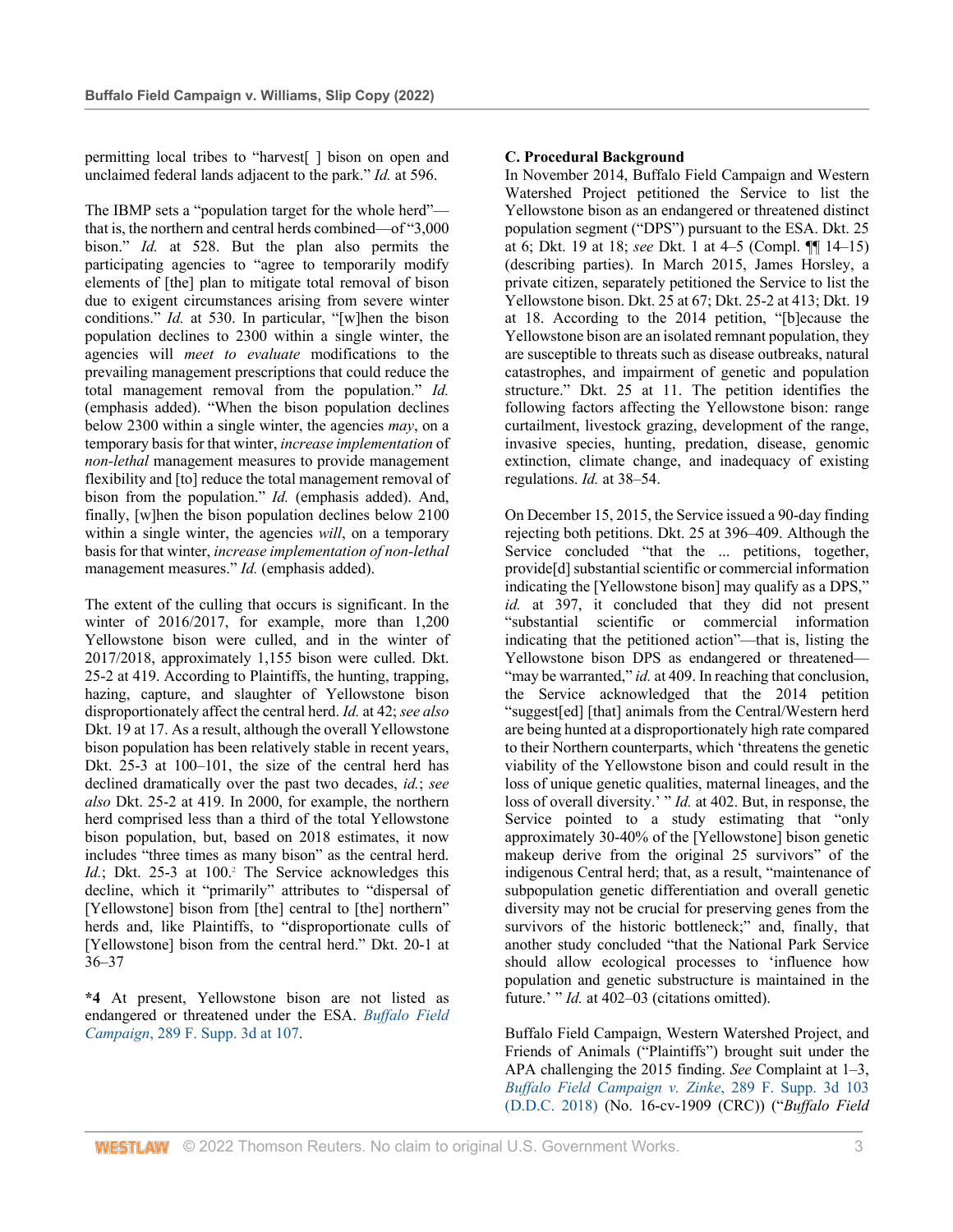*Campaign I*"). Among other things, Plaintiffs argued that the Service applied the incorrect evidentiary standard in reviewing the petition. *Id.* at 3. In particular, the 2014 petition cited a published, peer-reviewed population genetics study, Natalie D. Halbert *et al., Genetic Population Substructure in Bison at Yellowstone National Park*, 103 J. Heredity 360 (2012) ("Halbert study"), for the proposition that (1) the central and northern populations are two genetically distinct subpopulations, Dkt. 25-3 at 125, and (2) the Service's current management approach of culling bison without regard to subpopulation puts the genetic diversity of the Yellowstone bison at risk, *id.* at 133. In issuing its negative 90-day finding, the Service did not conclude that the Halbert study was "irrelevant, unreliable, or unsubstantiated" but, instead, relied on the other study to conclude that "maintenance of subpopulation genetic differentiation and overall genetic diversity may not be crucial for preserving genes." *Buffalo Field Campaign I*, 289 F. Supp. 3d at 110 (quotation marks omitted). In Plaintiffs' view, the Service overstepped its focused role in reviewing a 90-day petition and should not have resolved a substantial dispute between scientists at this early stage in the process.

**\*5** Judge Cooper agreed and, accordingly, granted summary judgment in Plaintiffs' favor. As he explained, "[a]t the 90-day stage, the question is not whether [listing] *is* warranted, only whether it *may* be." *Id.* at 109 (quoting *Ctr. for Bio. Diversity v. Kempthorne*, No. 06-04186, 2007 WL 163244, at \*7 (N.D. Cal. Jan. 19, 2007)). " '[W]here there is disagreement among reasonable scientists, the Service should make the "may be warranted" finding.' " *Id.* (quoting *Kempthorne*, 2007 WL 163244, at \*7). By picking between two opposing views in an ongoing scientific dispute, the Court concluded, the Service had "applied an inappropriately heightened standard to the evaluation" of whether to institute a listing proceeding. *Id.* at 110. That error rendered "the Service's decision arbitrary and capricious[ ] and entitle[d] [Plaintiffs] to summary judgment in [their] favor." *Id.* at 111. The Court, however, rejected Plaintiffs' request that the Court "direct the Service to" skip past the 90-day petition stage and "begin a 12-month review" and, instead, remanded the matter "to the Service to allow it to conduct a 90-day finding using the appropriate standard." *Id.* at 111–12.

Shortly thereafter, James Horsley submitted another petition, Dkt. 25-1; Dkt. 25-2 at 6–402, this one recommending that the Service recognize two separate DPSs for the Yellowstone bison: a central herd DPS and a northern herd DPS. Dkt. 25-1 at 16; Dkt. 20-1 at 15. On September 6, 2019, the Service issued its 90-day finding on this petition and the prior two petitions, which were pending on remand. Dkt. 25-2 at 411–33. As in its 2016 90day finding, the Service "conclude[d] that there is substantial information supporting a potential designation of [Yellowstone] bison as a single DPS of the Plains bison subspecies." *Id.* at 414. But, once again, the Service also found that "the petitions do not provide substantial scientific or commercial information indicating that listing the [Yellowstone] bison ... as a threatened or endangered species may be warranted." *Id.* at 426.

Plaintiffs filed this suit against the Secretary of the Interior, the Service, and its Director ("Defendants") on March 23, 2020. Dkt. 1 (Compl.). This time around, they press eight theories: they allege that the 2019 90-day finding (1) failed "to correct the deficiencies" identified by this Court in *Buffalo Field Campaign I*, "thereby [once again] applying an improper legal standard; (2) failed properly to consider whether listing the Yellowstone bison may be warranted due to "curtailment in all or a significant portion of its range;" (3) failed rationally to "address the threat of overutilization on the DPS of Yellowstone bison due to aggressive overhunting and culling;" (4) failed "to adequately analyze the foreseeable risk to the DPS of Yellowstone bison due to climate change;" (5) improperly relied "on the IBMP as an adequate source of regulatory protection;" (6) applied "incorrect legal standards;" (7) ignored "the plain language of the ESA that requires [the Service] to initiate a status review if a petition presents substantial evidence that a species may be endangered or threatened due to one or more of the five factors [set forth in Section  $1533(a)(1)$ ];" and (8) was "otherwise arbitrary, capricious, [or] contrary to law in violation of the ESA" and the APA. *Id.* at 23 (Compl. ¶ 124). For relief, Plaintiffs ask the Court to declare that Defendants violated the ESA and/or APA; vacate the 2019 90-day finding; remand the matter to the Service to render a corrected 90-day finding; or, preferably, skip over the 90-day-finding stage and order Defendants to proceed directly to a 12-month status review. *Id.* at 23–24 (Compl.).

The parties' cross-motions for summary judgment are now before the Court. *See* Dkt. 19; Dkt. 20-1; *see also* Dkt. 22; Dkt. 24.

# **II. LEGAL STANDARD**

Under Federal Rule of Civil Procedure 56, summary judgment is ordinarily available if the movant demonstrates "that there is no genuine dispute as to any material fact and" that, based on the uncontested facts, "the movant is entitled to judgment as a matter of law." Fed. R. Civ. P. 56(a). In the unique context of a case brought under the APA, however, the district court "sit[s] as an appellate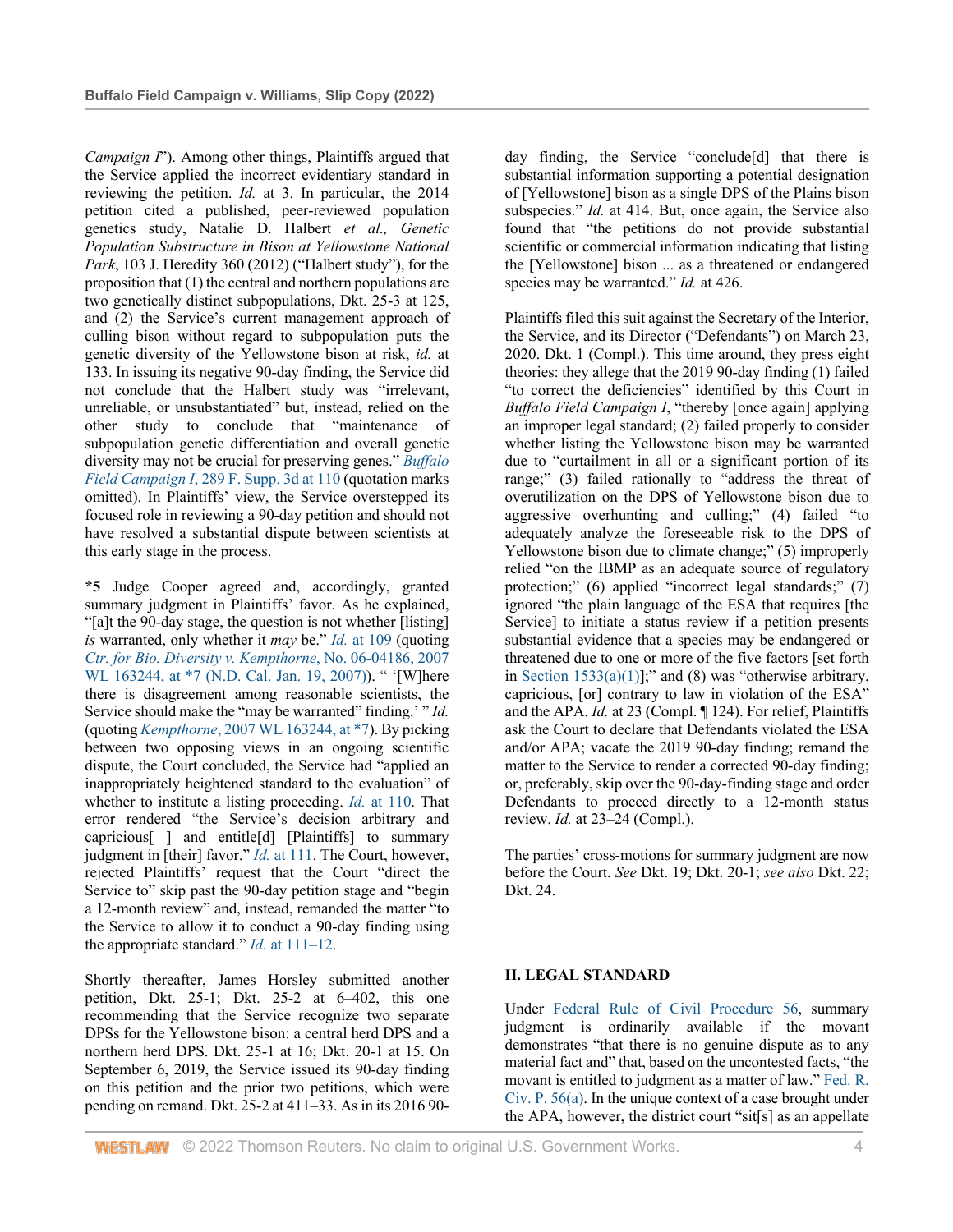tribunal," *Marshall Cnty. Health Care Auth. v. Shalala*, 988 F.2d 1221, 1222–23 (D.C. Cir. 1993), to decide "as a matter of law [whether] the agency action is supported by the administrative record and is otherwise consistent with the APA standard of review," *Coal. for Common Sense in Gov't Procurement v. United States*, 821 F. Supp. 2d 275, 280 (D.D.C. 2011); *see also Citizens to Preserve Overton Park, Inc. v. Volpe*, 401 U.S. 402, 415 (1971); *Sw. Merck Corp. v. NLRB*, 53 F.3d 1334, 1341 (D.C. Cir. 1995). In short, it is the role of the administrative agency to "resolve factual issues" and "to arrive at a decision that is supported by the administrative record," while it is the role of the district court "to determine whether or not as a matter of law the evidence in the administrative record permitted the agency to make the decision it did." *Hi–Tech Pharmacal Co. v. FDA*, 587 F. Supp. 2d 13, 18 (D.D.C. 2008).

**\*6** In applying this standard, courts must adhere to both the limits and demands of judicial review of administrative action. On the one hand, it is not the Court's role to substitute its judgment for that of the agency, and that principle applies with particular force in a case, like this one, involving scientific analysis and "technical expertise." *Marsh v. Or. Nat. Res. Council*, 490 U.S. 360, 377 (1989); *see Balt. Gas & Elec. Co. v. NRDC*, 462 U.S. 87, 103 (1983) ("When examining this kind of scientific determination, ... a reviewing court must generally be at its most deferential."). An agency is not required to explain its conclusions with crystalline clarity; rather, the APA requires only that the reviewing court be able "reasonably [to] discern[ ]" the "agency's path." *Alaska Dep't of Env't Conservation v. EPA*, 540 U.S. 461, 497 (2004) (citation omitted). On the other hand, it is the Court's job to ensure that the agency's action is "in accordance with law," 5 U.S.C.  $\S$  706(2)(A), and that the agency has "examine[d] the relevant data and [has] articulate[d] a satisfactory explanation for its action," *Motor Vehicle Mfrs. Ass'n of U.S., Inc. v. State Farm Mut. Auto. Ins. Co.*, 463 U.S. 29, 43 (1983). Although review of the agency's reasoned decision is deferential, where the agency "entirely fail[s] to consider an important aspect of the problem" at issue, the Court must set the agency's action aside as "arbitrary and capricious." *Id.*

# **III. ANALYSIS**

#### **A. Standing**

The Service does not challenge Plaintiffs' standing, but the Court must nonetheless satisfy itself that "[a]t least one plaintiff [has] standing to seek each form of relief requested in the complaint." *Town of Chester, N.Y. v. Laroe Estates, Inc.*, 137 S. Ct. 1645, 1651 (2017). When an association seeks to invoke the jurisdiction of a federal court, it can establish standing in one of two ways: it can assert "associational standing" to sue on behalf of its members, *see Hunt v. Wash. State Apple Advert. Comm'n*, 432 U.S. 333, 343 (1977), or it can assert "organizational standing" to sue on its own behalf, *see People for the Ethical Treatment of Animals v. USDA*, 797 F.3d 1087, 1093 (D.C. Cir. 2015). Here, Plaintiffs assert associational standing, which requires a showing (1) that the plaintiff has at least one member who "would otherwise have standing to sue in [her] own right;" (2) that "the interests" the association "seeks to protect are germane to [its] purpose;" and (3) that "neither the claim asserted nor the relief requested requires the participation of [the] individual members in the lawsuit." *Hunt*, 432 U.S. at 343. Plaintiffs satisfy this standard.

The second and third *Hunt* factors require only brief mention. To start, the germaneness requirement is readily satisfied. Although the case is brought by three groups, for present purposes, the Court can limit its analysis to Buffalo Field Campaign and Western Watershed. *See Carpenters Indus. Council v. Zinke*, 854 F.3d 1, 9 (D.C. Cir. 2017) (noting that, if constitutional standing "can be shown for at least one plaintiff, [the court] need not consider the standing of the other plaintiffs to raise that claim") (quoting *Mountain States Legal Found. v. Glickman*, 92 F.3d 1228, 1232 (D.C. Cir. 1996)). The purposes of both groups include protecting the Yellowstone bison. As its name suggests, the mission of Buffalo Field Campaign is to protect wild bison and their natural habitat. Dkt. 1 at 4 (Compl. ¶ 14). And, although the mission of Western Watershed Project is broader, that mission includes protecting western wildlife. *Id.* at 4–5 (Compl. ¶ 15). Those purposes are reflected in the decisions of both organizations to petition the Service to list the Yellowstone bison. Nothing more is required to satisfy the germaneness requirement. Similarly, the third factor—the suitability of an associational action—poses no hurdle. Given the nature of Plaintiffs' claim, there is no reason to believe that the relief requested requires the participation of individual members. To the contrary, naming an individual member would do nothing to facilitate an appropriate remedy.

That leaves the first *Hunt* factor—whether at least one member of one of the associations would otherwise have standing to sue in her own right. To establish Article III standing, the plaintiff—or, here, the member—"must have suffered an 'injury in fact'—an invasion of a legally protected interest which is (a) concrete and particularized and (b) actual or imminent, not conjectural or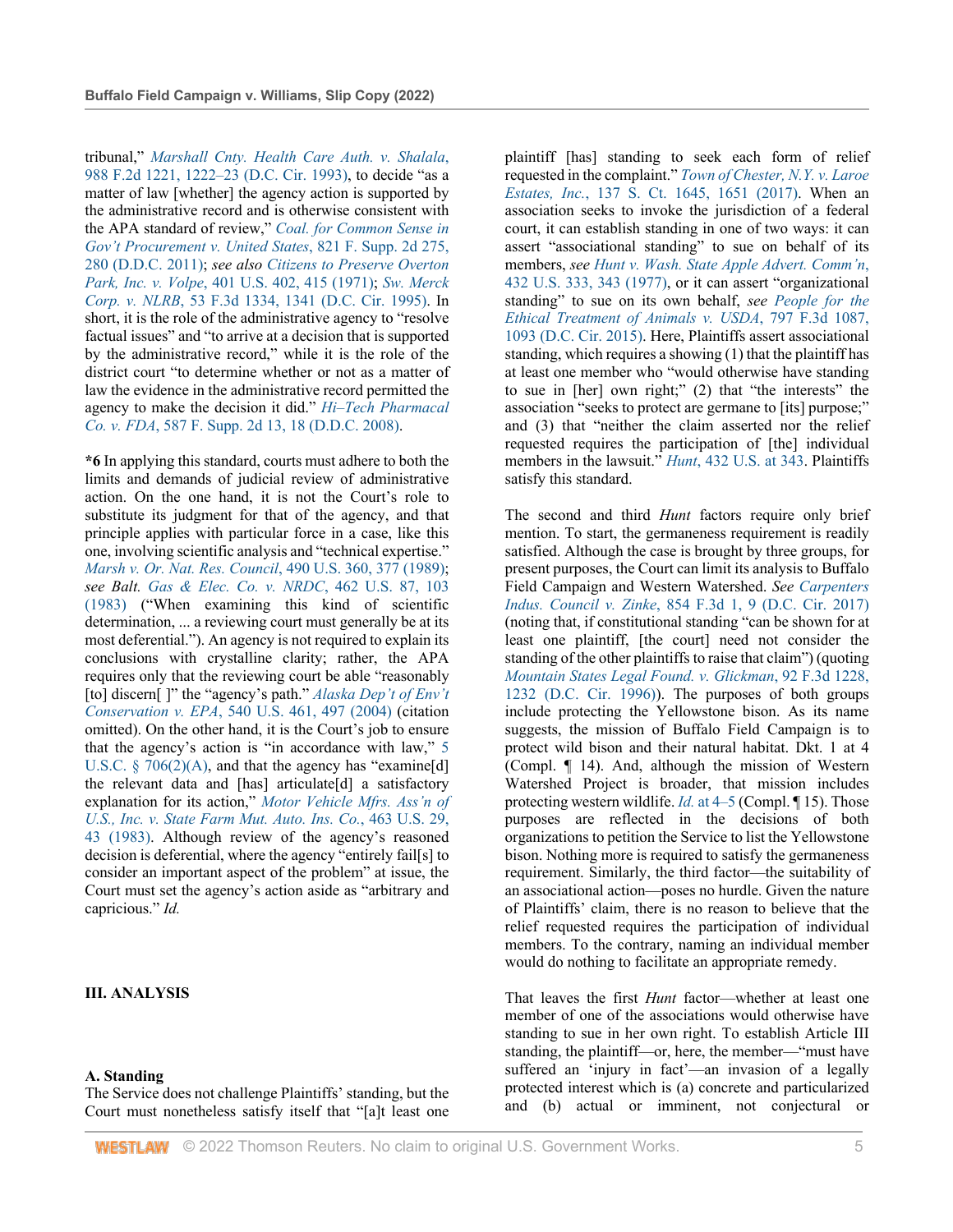hypothetical." *Lujan v. Defs. of Wildlife*, 504 U.S. 555, 560 (1992) (quotation marks and citations omitted). Second, "there must be a causal connection between the injury and the conduct complained of—the injury has to be 'fairly ... trace[able] to the challenged action of the defendant, and not ... th[e] result [of] the independent action of some third party not before the court.' " *Id.* (alterations in original). Third, "it must be 'likely,' as opposed to merely 'speculative,' that the injury will be 'redressed by a favorable decision.' " *Id.* at 561. In cases alleging a procedural injury, "the courts relax—while not wholly eliminating—the issues of imminence and redressability, but not the issues of injury in fact or causation." *Ctr. for Law & Educ. v. Dep't of Educ.*, 396 F.3d 1152, 1157 (D.C. Cir. 2005); *see also Massachusetts v. EPA*, 549 U.S. 497, 517–18. As a result, in a procedural injury case, the "litigant has standing if there is some possibility that the requested relief will prompt the injury-causing party to reconsider the decision that allegedly harmed the litigant." *Massachusetts*, 549 U.S. at 518.

**\*7** To meet this burden, Plaintiffs submit two declarations. In the first declaration, Michael Shepard Mease, the cofounder of Buffalo Field Campaign, attests that he lives in West Yellowstone, Montana, and patrols the Yellowstone bison's habitat to learn about the animals and to record them for his professional work as a videographer. Dkt. 19-3 at 1–2 (Mease Decl. ¶¶ 2–5). He further attests that he observes "the Yellowstone buffalo and their habitat for aesthetic, ecological, educational, historical, recreational, professional, spiritual, and scientific purposes," *id.* at 1–2 (Mease Decl. ¶ 3), and that he is "directly harmed by actions that eliminate buffalo from their habitat on federal, state, and private lands," *id.* at 3 (Mease Decl. ¶11). In the second, Joshua Osher, a member of Western Watersheds Project, explains that he serves as the organization's Public Policy Director and has been "living, working and recreating in and around Yellowstone National Park" for fifteen years. Dkt. 19-4 at 1–2 (Osher Decl. ¶¶ 3, 5, 6). He attests that he frequently visits the Yellowstone area and intends to return to the "area at least several times a year for the rest of [his] life in order to see bison and other wildlife in the region," *id.* at 2 (Osher Decl. ¶¶ 8–9), and that the Service's failure to list the Yellowstone bison "harms [his] interest in the continued existence of the Yellowstone bison and its protection and recovery throughout its historic range," *id.* at 4 (Osher Decl. ¶ 21); *see also* Dkt. 1 at 6 (Compl. ¶ 18) (alleging that "the decision to deny ESA protections for Yellowstone bison, will cause direct injury to the aesthetic, recreational, scientific, conservation, educational, and cultural interests that the plaintiff organizations and their members maintain in the continued existence, observation, and study of bison). These declarations demonstrate that at least one

identified member of Buffalo Field Campaign and one identified member of Western Watershed Project have "concrete interests [that are] affected" by the Service's denial of their 90-day petition and that there is some possibility that the requested relief—including requiring the Service to reevaluate its decision under the correct evidentiary standard—will prompt the Service to reconsider the decision that allegedly harmed them. *Lujan*, 504 U.S. at 572 n.7.

The Court, accordingly, concludes that Plaintiffs have standing.

# **B. Merits**

Turing to the merits, the Court starts where Judge Cooper left off. Relying on the text of Section 1533(b)(3)(A), the implementing regulation, and judicial precedent, he held that at the 90-day petition stage the Service is not permitted to resolve substantial disagreements among "reasonable scientists." *Buffalo Field Campaign I*, 289 F. Supp. 3d at 109. As Judge Cooper explained, Section 1533(b)(3)(A) requires the Service to make an affirmative finding at this preliminary stage if "the petition presents substantial scientific or commercial information indicating that the petitioned action *may* be warranted." 16 U.S.C. § 1533(b)(3)(A) (emphasis added). The implementing regulations, in turn, specify that "substantial scientific or commercial information" means "credible scientific or commercial information in support of the petition's claim such that a reasonable person conducting an impartial scientific review would conclude that the action proposed in the petition *may* be warranted." 50 C.F.R.  $\S$  424.14(h)(1) (emphasis added).3 Because these rules do not ask "whether the designation *is* warranted, only whether it *may* be," *Buffalo Field Campaign I*, 289 F. Supp. 3d at 109 (quoting *Ctr. for Bio. Diversity*, 2007 WL 163244, at \*7), Judge Cooper concluded that "the 90-day standard does not allow the Service to simply discount scientific studies that support the petition or to resolve reasonable extant scientific disputes against the petition," *id.* at 110. As a result, the Service must either "explain[ ] why the scientific studies that the petition cites are unreliable, irrelevant, or otherwise unreasonable" or must "credit the evidence presented." *Id.*

Applying this evidentiary standard, Judge Cooper concluded that *Buffalo Field Campaign I* presented "a relatively straightforward example of such a scientific dispute." *Id.* In particular, the Halbert study reported "that there are two genetically distinct subpopulations of bison in Yellowstone," and that conclusion called "into question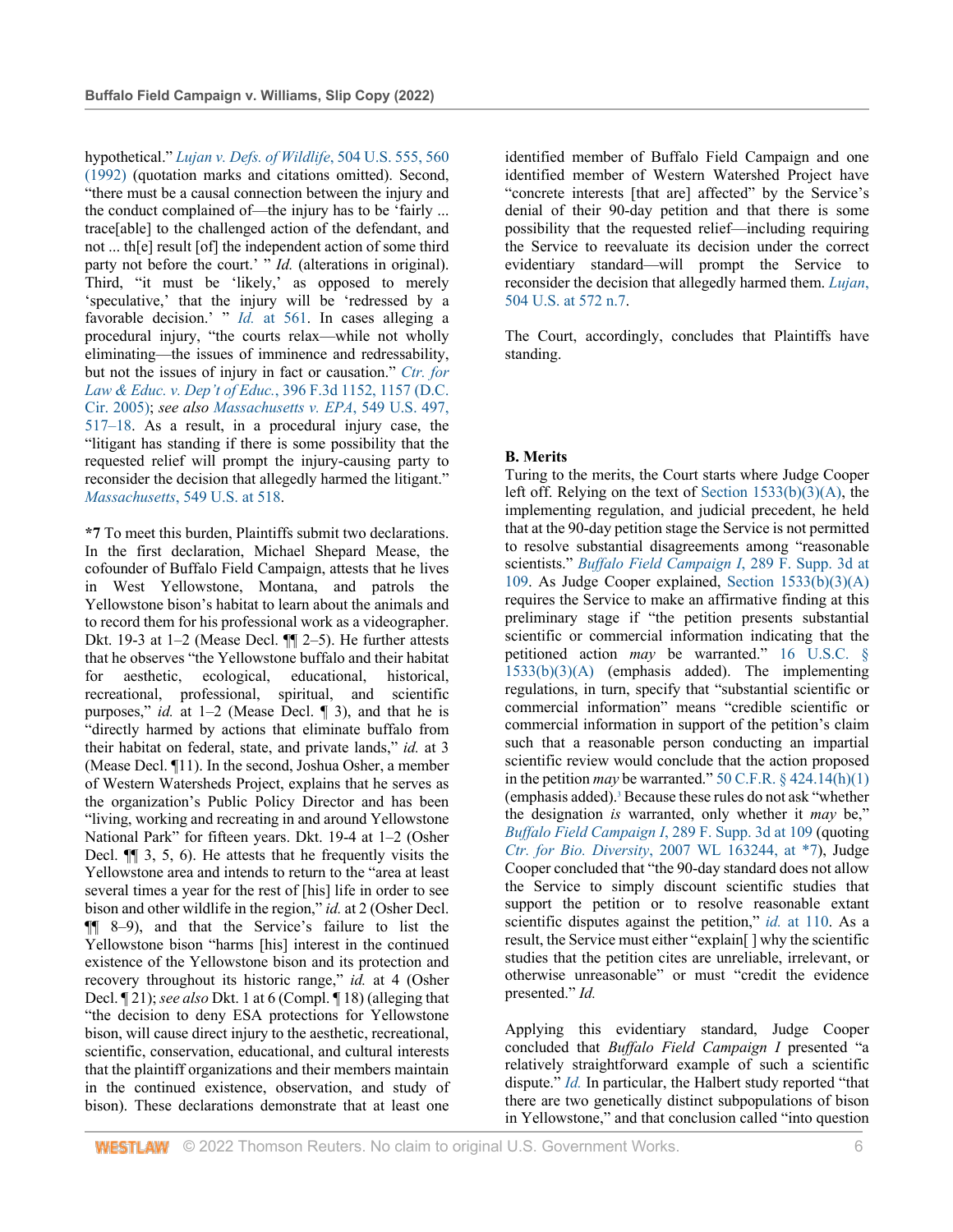the 3,000 bison population target set by the IBMP for the entire herd." *Id.* In other words, if two genetically distinct herds reside in the park, each herd must maintain "a population that is large enough to ensure that herd's ... survival." *Id.* And because "other studies have suggested that around 3,000 bison are needed to ensure a herd's survival, ... this suggests that the 3,000 bison population target for *both* herds is to low to ensure that *each* herd will survive." *Id.*

**\*8** As Judge Cooper further observed, the Service's 2015 finding offered "two responses to the Halbert study," neither of which even suggested that the study was "unreliable, irrelevant, or otherwise unreasonable." *Id.* First, the Service posited "that the IBMP sets population management targets for the two herds separately." *Id.* But, as Judge Cooper observed, this response "ignores the inference from the Halbert study that the overall population target is either too low in light of other studies indicating 3,000 bison are needed for each herd ... or inaccurate because it was set before recognizing that the two herds need to be maintained individually." *Id.* Second, "the Service ... adopted [the] White and Wallen[ ] [study's] conclusion that maintenance of subpopulation genetic differentiation and overall genetic diversity may not be crucial for preserving genes." *Id.* (quotation marks omitted). But, again, the Service "offered no explanation for why [the] Halbert [study's] conclusion was irrelevant, unreliable, or unsubstantiated," nor did it address "why a reasonable person could not rely on the Halbert study over the [other] study." *Id.* In short, Judge Cooper held, "the Service simply picked a side in an ongoing debate in the scientific community, which is improper at the 90-day finding stage," *id.* at 111, and he, accordingly, remanded the matter to provide the Service "to allow it to conduct a 90-day finding using the appropriate standard," *id.* at 112.

Although Plaintiffs raise an array of challenges to the Service's finding on remand, most turn on the premise that the Service has failed to heed Judge Cooper's directions and, once again, has applied the incorrect evidentiary standard. More specifically, Plaintiffs maintain that the Service has continued to disregard the Halbert study without explaining why the study does not, at the very least, show that there is substantial disagreement among reasonable scientists regarding genetic differentiation between the herds. Dkt. 19 at 27; *see Buffalo Field Campaign I*, 289 F. Supp. 3d at 110–11. And, Plaintiffs continue, the Service has continued to disregard credible, scientific evidence indicating that a target population of 3,000 bison is—or may be—insufficient "to ensure the survival and genetic viability of each [genetically distinct] herd." Dkt. 19 at 34.

In responding to Plaintiffs' challenge, the Service does not dispute that the evidentiary standard set forth in *Buffalo Field Campaign I* is the proper standard. *See* Dkt. 20-1 at 20, 27. *See generally* 289 F. Supp. 3d at 109 (citing *Ctr. for Bio. Diversity*, 2007 WL 163244, at \*7). Nor could it. Both the ESA and the implementing regulations require the Service to make an affirmative 90-day finding if the scientific information presented in the petition indicates that the proposed action "*may* be warranted." 16 U.S.C. § 1533(b)(3)(A) (emphasis added); 50 C.F.R. §  $424.14(h)(1)(i)$  (emphasis added). As used in this context, the word "may" is a modal verb "[u]sed to indicate a certain measure of likelihood or possibility," as in the phrase "it may rain." *May*, American Heritage College Dictionary 839 (3d ed. 2000); *see also May*, Webster's Third New International Dictionary 1396 (1993) (to "be in some degree likely"); *May*, Chicago Manual of Style 5.147 (17th ed. 2017) (noting that "may" is at times used interchangeably with "might," although the word "might" often connotes "a stronger sense of doubt"). The surrounding statutory and regulatory texts, moreover, further clarify the nature of the possibility. It is not enough that one can imagine a world in which the Yellowstone bison might be endangered or threatened; any such supposition or hypothesis must find support in "substantial scientific or commercial information," 16 U.S.C. §  $1533(b)(3)(A)$ , that is both "credible" and sufficient to permit "a reasonable person conducting an impartial scientific review [to] conclude that" listing the species, 50 C.F.R. § 424.14(h)(1)(i), is *possibly* warranted. Significantly, the ESA does not direct the Service to decide whether listing "is warranted" but only to assess whether the petition proffers "substantial" evidence that listing "may be warranted." *Compare* 16 U.S.C. § 1533(b)(3)(A), *with id.* § 1533(b)(3)(B).

The structure of the ESA further bolsters the conclusion that the evidentiary standard does not ask whether listing is warranted, but only whether substantial or credible scientific information supports that possibility. First, although the 90-day period is not written in stone, that is the statutory presumption, *see* 16 U.S.C. § 1533(b)(3)(A), and 90 days would constitute a remarkably short time to resolve conflicts among credible scientific studies. Second, a negative determination ends the process with little or no study, while an affirmative determination merely initiates a thorough review conducted in two (or three) further stages. *Id.* § 1533(b)(3)(B). At the first stage, the Secretary has a year to decide whether listing "is" or "is not warranted." *Id.* If the Service concludes that the petitioned action "is not warranted," it must promptly "publish such finding in the *Federal Register.*" *Id.* § 1533(b)(3)(B)(i). However, if the Service concludes that listing "is warranted," it must then publish a proposed rule for public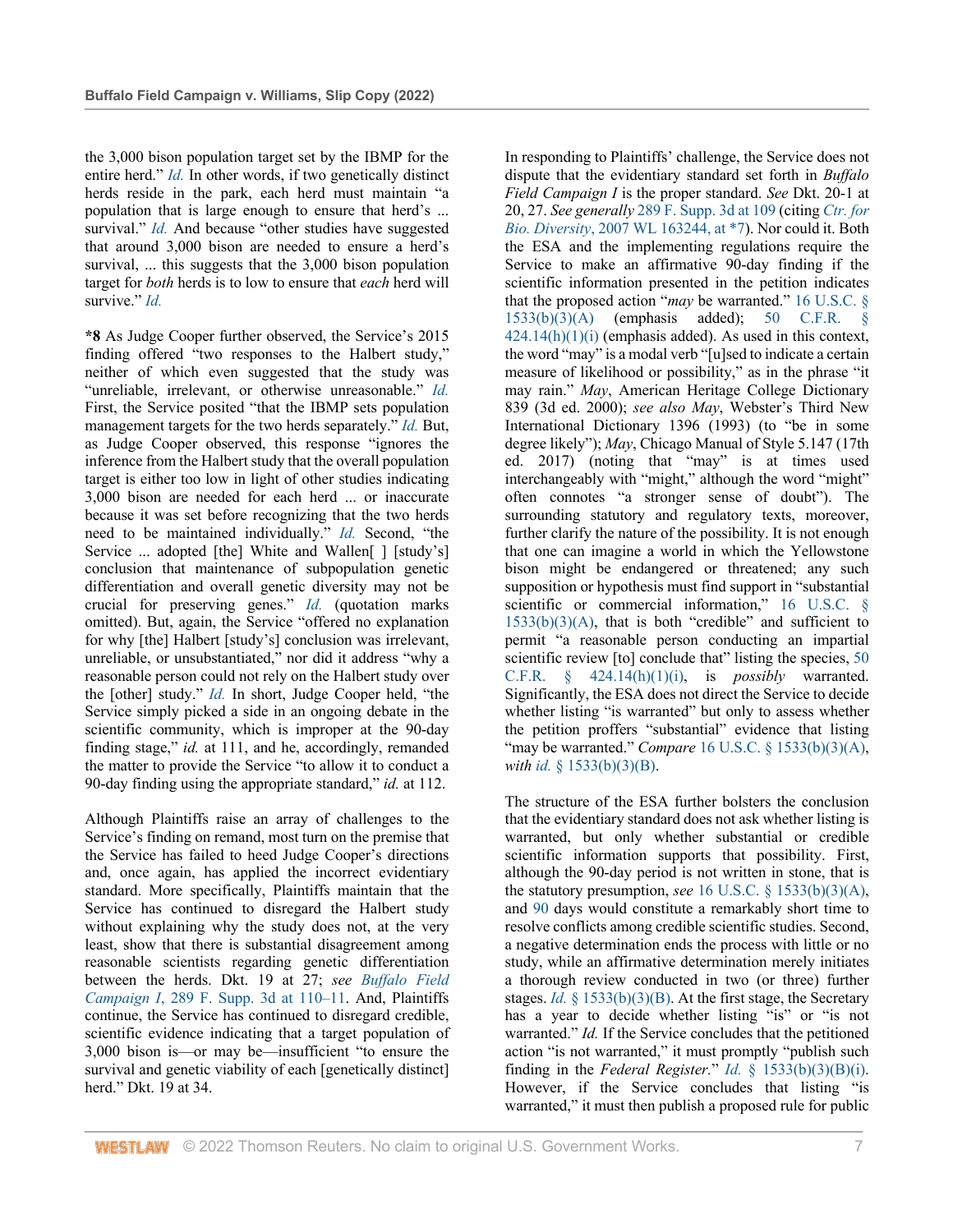comment, *id.* §§ 1533(b)(3)(B)(ii), (b)(5), and, if requested, hold at least one "public hearing on the proposed regulation," *id.* § 1533(b)(5)(E); *see also id.* § 1533(b)(4) (otherwise incorporating APA rulemaking standards). Finally, the ESA recognizes that even after a year of study and notice-and-comment rulemaking over the course of another year, a "substantial disagreement" may still remain "regarding the sufficiency or accuracy of the available date relevant to the determination" and, accordingly, the statute permits the Service to extend the 12-month period by an additional "six months for purposes of soliciting additional data." *Id.*  $\frac{1}{2}$  1533(b)(6)(B)(i). It is implausible that Congress provided for this type of in-depth scientific analysis before making a final listing determination, but simultaneously authorized the Service to resolve reasonable scientific disagreements regarding complex questions of central importance to the listing decision during the truncated 90-day petition process, without the benefit of public comment or the opportunity for considered analysis.

**\*9** For present purposes, then, the Court must determine whether the Service impermissibly resolved a substantial scientific dispute when it rendered its negative 90-day finding on remand. Answering that question, in turn, requires describing the Halbert study in slightly greater detail. The study analyzed genetic samples of hair, blood, and liver tissue collected from 661 Yellowstone bison between 1997 and 2003 "to evaluate the possibility of genetic substructure among" the bison. Dkt. 25-3 at 126– 27. According to the authors, the results (published in a peer-reviewed journal in 2015) revealed "clear evidence for genetically distinct subpopulations among Yellowstone bison," specifically, a "[n]orthern subpopulation and [a] [c]entral subpopulation." *Id.* at 132. The authors further observed that these results are "consistent with" other differences previously observed between the northern and central herds, including differences in "tooth wear patterns" and reproductive cycles, differences "expected only when bison [populations] remain isolated for much of their lives." *Id.*

Despite the genetic divergence between the two herds roughly comparable to "herds that have been completely isolated for over 40 years"—the Halbert study notes that "the subpopulations do not appear to be completely isolated," and it estimates that the genetic differentiation observed is consistent with one successful breeding migrant "both into and out of each subpopulation every fourth year." *Id.* At this rate, however, "the level of divergence is expected to continue to increase, and there is a potential for adaptive differentiation"—in other words, it is possible that the two herds may evolve separate adaptations to suit their distinct environments. *Id.* The

authors conclude that their findings

warrant serious reconsideration of current management practices. The continued practice of culling bison without regard to possible subpopulation structure has the potentially negative long-term consequences of reducing genetic diversity and permanently changing the genetic constitution within subpopulations and across the Yellowstone metapopulation." *Id.* at 133.



Notably, in rendering its negative finding on remand, the Service disavowed the view—attributed to it in *Buffalo Field Campaign I*—"that maintenance of subpopulation genetic differentiation and overall genetic diversity may not be crucial for preserving genes[,] negating the need to maintain two subpopulations." Dkt. 25-2 at 424. To the contrary, the Service asserted that it "fully supports maintenance of genetic diversity within [Yellowstone] bison." *Id.* Thus, the problem with the 2014 petition, according to the Service, was not that genetic differentiation is unimportant for purposes of the ESA. Instead, the problem was that the petition failed adequately to account for mixing between the central and northern herds. *Id.* As the Service explained, although genetic diversity is important, "as the total number of [Yellowstone] bison have increased, the two herds have experienced increased mixing," and "this mixing suggests that the substructure of two distinct lineages in two distinct herds may not be sustained over time." *Id.* The Service continued:

A similar situation occurred when [Yellowstone] bison numbers increased above 3,000 in the mid-1990s—the three herds historically described in [Yellowstone National Park] (Mary Mountain, Pelican Valley, and Lamar Valley) merged to form the central herd (Mary Mountain and Pelican Valley) and the northern herd (Lamar Valley) (Halbert et al. 2012, p. 2). Recent spatial analysis of mitochondrial DNA did not detect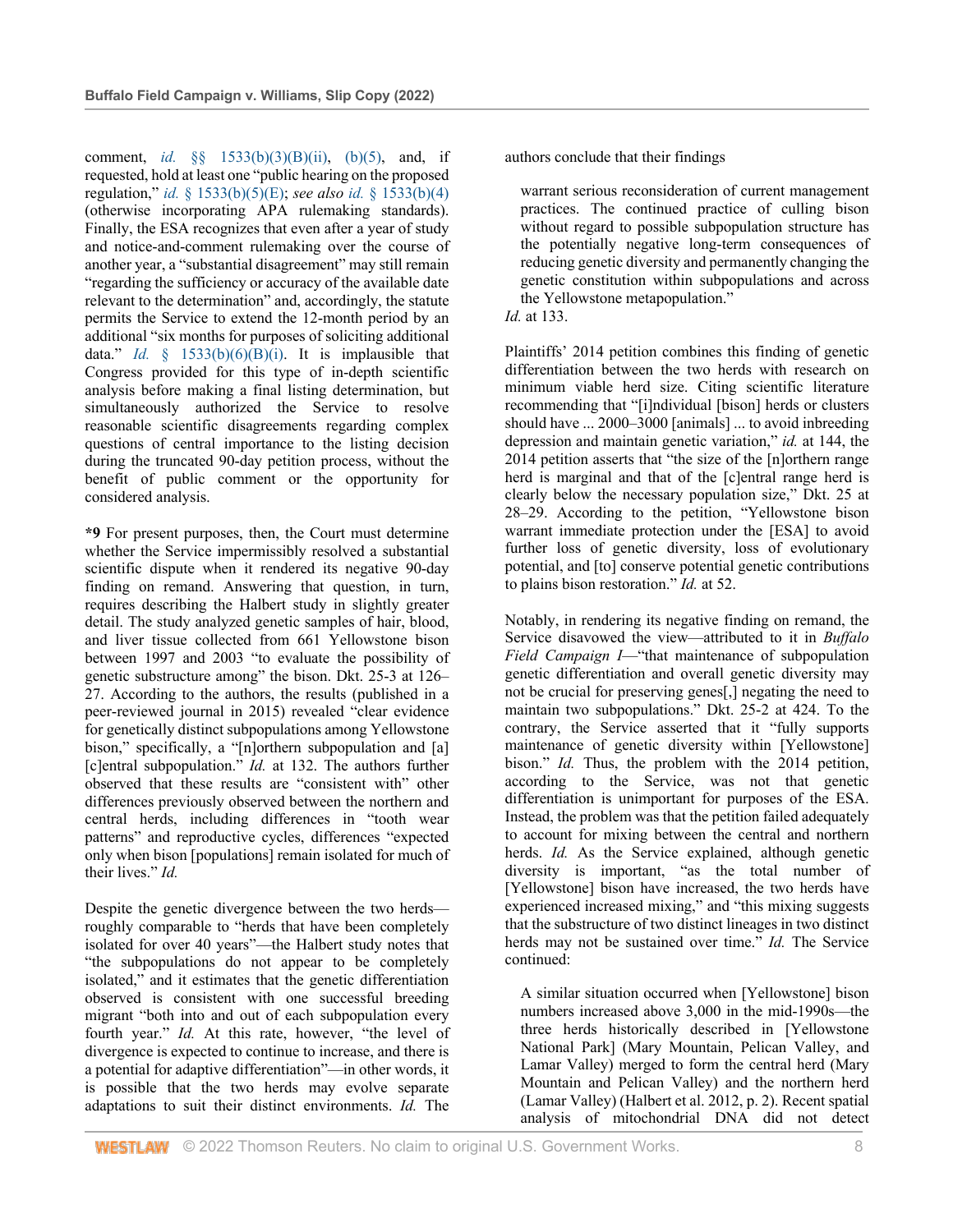geographic population subdivision; however, two independent lineages were identified—one representing descendants of the 22 indigenous bison remaining in central Yellowstone in 1902, the other representing descendants of 18 females from northern Montana and three bulls from Texas introduced in 1902 to develop the northern herd (Forgacs et al., 2016, p. 1).

**\*10** *Id.* at 424-25. On this basis, the Service concluded "that the lineage representing the original bison in [Yellowstone National Park] continues to be represented[] but is no longer confined to the central herd" and that, as a result, the Yellowstone bison should be treated as "a single DPS, without further subdivision." *Id.* at 425.

The crux of the Service's response to the Halbert study, accordingly, comes down to two points. First, as the number of bison in the Yellowstone area has increased, so has mixing between the central and northern herds. Second, a 2016 study by Forgacs *et al.* ("Forgacs study") reports that "[r]ecent spatial analysis of mitochondrial DNA did not detect geographic population subdivision." Dkt. 25-2 at 424. That response is inadequate for several reasons.

First, once again, the Service merely favored one study over another, which, as Judge Cooper held in *Buffalo Field Campaign I*, is at odds with the governing evidentiary standard. As Judge Cooper put it, "if two pieces of scientific evidence conflict, the Service must credit the supporting evidence unless that evidence is unreliable, irrelevant, or otherwise unreasonable to credit." 289 F. Supp. 3d at 110. Here, the Service at least implicitly acknowledged the Halbert study's finding of "clear evidence for genetically distinct subpopulations among Yellowstone bison," Dkt. 25-3 at 132. *See* Dkt. 25-2 at 424. But it then credited the Forgacs study's failure to "detect geographic population subdivision." *Id.* It did so, moreover, without explaining why the Halbert study's finding was "unreliable, irrelevant, or otherwise unreasonable to credit." Standing alone, that flaw in the Service's 2019 finding requires vacatur.

Second, even putting that dispositive error aside, the Service ignored "an important aspect of the problem" at issue and failed to "articulate ... a 'rational connection between the facts found and the choice made.' " *Motor Vehicle Mfgs. Ass'n of U.S., Inc. v. State Farm Mut. Auto. Ins. Co.*, 463 U.S. 29, 43 (1983) (quoting *Burlington Truck Lines, Inc. v. United States*, 371 U.S. 156, 168 (1962)); *see also Department of Homeland Security v. Regents of the Univ. of Calif.*, 140 S. Ct. 1891, 1913 (2020). In invalidating the Service's initial 90-day finding, Judge Cooper focused on the Halbert study and the Service's failure to offer any "explanation for why [its] conclusions were irrelevant, unreliable, or unsubstantiated" and failure

even to discuss "why a reasonable person could not rely on the ... study over the White and Wallen study." 289 F. Supp. 3d at 110. For purposes of remand, the credibility and substantiality of the Halbert study, according, were not only "an important aspect of the problem"—those issues were both unambiguously highlighted and essential. To be sure, the Service now disavows any reliance on the White and Wallen study over the Halbert study. But it commits precisely the same error in now relying on the Forgacs study over the Halbert study without addressing (1) why, in its view, the Halbert study got it wrong, or (2) why "a reasonable person conducting an impartial scientific review would" conclude that the Halbert study is not "credible" or would reject the scientific possibility that the Halbert study is correct.

Third, the Court is unpersuaded by the Service's argument that it did, in fact, address the Halbert study and that it reasonably disregarded the study on the ground that it is "outdated[ ] and thus irrelevant on the issue of distinct populations." Dkt. 24 at 12–14; *see also* Dkt. 20-1 at 21. That contention runs headlong into a cardinal rule of administrative law: "an agency's action must be upheld, if at all, on the basis articulated by the agency itself." *State Farm*, 463 U.S. at 50 (citing *SEC v. Chenery*, 332 U.S. 194, 196 (1947)). Courts do not demand "crystalline clarity" in reviewing an agency decision, but they must be able "reasonably [to] discern[ ]" the "agency's path," *Alaska Dep't of Env't Conservation v. EPA*, 540 U.S. 461, 497 (2004) (quoting *Bowman Transp., Inc. v. Ark.–Best Freight Sys., Inc.*, 419 U.S. 281, 286 (1974)), and, here, the Court cannot squint hard enough to see the critical finding that litigation counsel hypothesizes. In the end, this entire argument rests on the premise that the 2019 negative finding describes the Forgacs study as a "*[r]ecent* spatial analysis." Dkt. 25-2 at 424 (emphasis added). But the finding does not describe the Halbert study (which was published only four years before the Forgacs study) as outdated, nor does it say anything about when the relevant data was collected for the respective studies.

**\*11** Fourth, nothing else contained in the 2019 finding supports the Service's contention that the 2019 finding—at least implicitly—rejected the Halbert study on the ground that it failed to account for recent mixing between the herds. To start, the Halbert study recognized that mixing has occurred; as noted above, the study observed that the two herds "do not appear to be completely isolated" and that "the level of genetic differentiation ... is consistent with ... a successful (breeding) migrant both into and out of each subpopulation every fourth year." Dkt. 25-3 at 132. Evidence of some, unquantified level of mixing, accordingly, does not undermine the credibility or substantiality of the Halbert study. Even more importantly,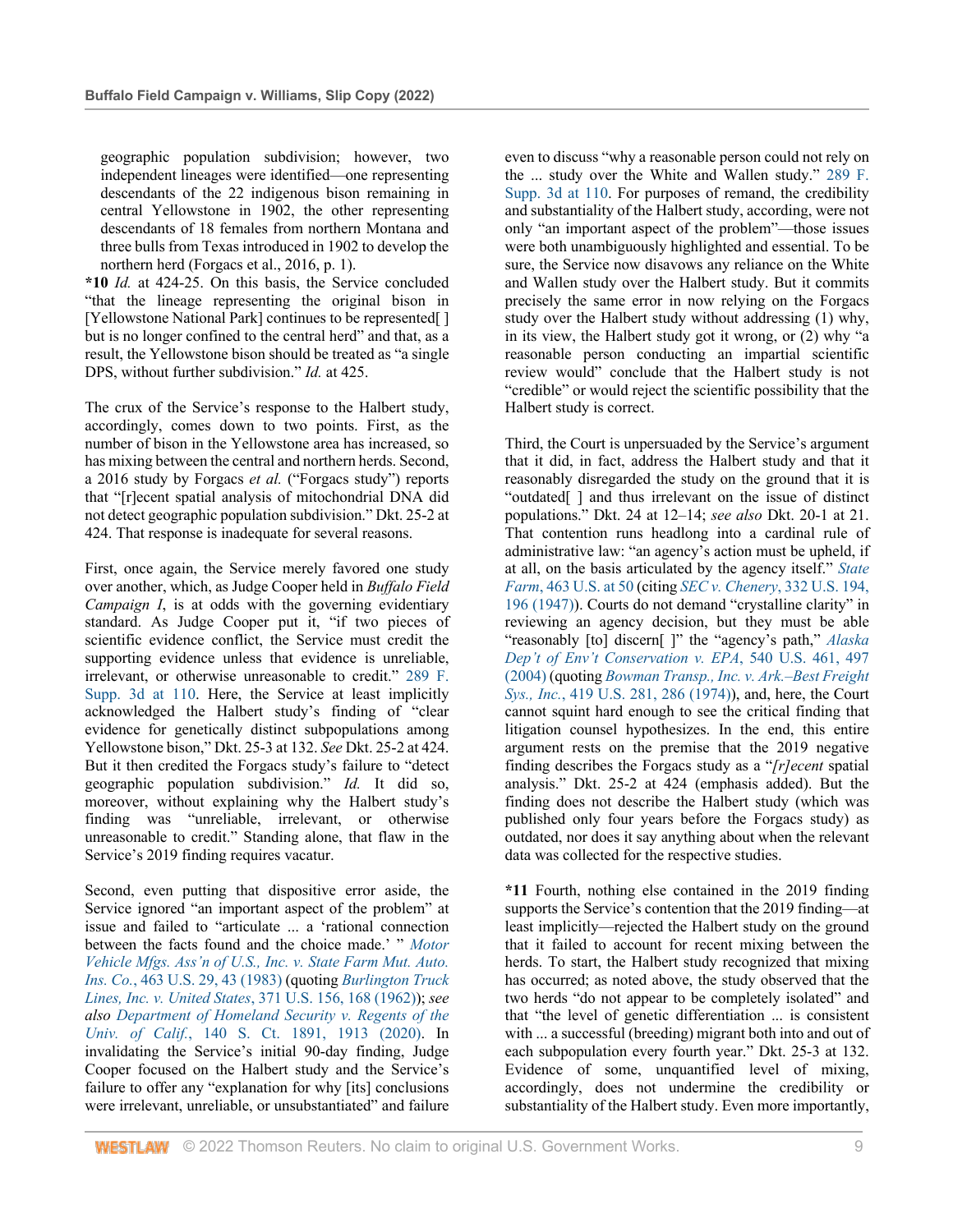the 2019 finding does not address when the mixing occurred, and it never posits that an upsurge in mixing occurred after the data was collected for the Halbert study. To the contrary, just four pages before referring to "increased" mixing and the Forgacs study's "*[r]ecent* spatial analysis," Dkt. 25-2 at 424 (emphasis added), the Service—citing Forgacs and others—asserts that the "increased mixing between the two herds" and the deterioration of "the substructure of two distinct lineages in two distinct herds" has occurred "in *recent decades.*" *Id.* at 420 (emphasis added). Although the Service does not specify what it means by this, the very first study that it cites in support considered a dataset *ending* in 2000, Dkt. 25-3 at 25 ("Fuller study"), at the halfway point for the dataset employed in the Halbert study, *see id.* at 127. The Fuller study, moreover, reports that "pulses of emigration from the central herd to the northern range [began] in 1982, fifteen years *before* the beginning date of the Halbert study dataset.4 Dkt. 25-3 at 31. And, indeed, elsewhere in the 2019 finding, the Service asserts that "the two herds have intermixed seasonally *since 1915*," Dkt. 25-2 at 414 (emphasis added), casting further doubt on the supposition that the Halbert study has been overtaken by "recent" mixing. Accordingly, the Court cannot reasonably construe the reference to "*[r]ecent* spatial analysis" in the 2019 finding, Dkt. 25-2 at 424 (emphasis added), to suggest that the Service rejected the Halbert study on the ground that it was "outdated," Dkt. 24 at 12–14.

Fifth, for similar reasons, the Service's reliance on the combination of the Forgacs study and other studies documenting "recent" mixing of the central and norther herds does not overcome the difficulties with these contentions when considered separately. As the Service appears to acknowledge, reliance on the Forgacs study, standing alone, cannot satisfy the evidentiary standard at the 90-day stage. For this reason, the Service accuses Plaintiffs of "endeavor[ing] to isolate the Forgacs ... study," while ignoring other studies regarding recent mixing and ignoring the fact that the Halbert study is outdated. Dkt. 20-1 at 24. But, as explained above, the 2019 finding does not conclude that Halbert is outdated (and certainly did not do so in a reasoned manner), and it does not conclude that the data reported in those other studies was collected after the data relied upon in the Halbert study was collected. Perhaps some of it was. But that is not what the 2019 finding says, and the finding must rise or fall based on the reasoning contained in it—and not the reasoning offered by litigation counsel. *See Chenery*, 332 U.S. at 196. As a result, the Service faces just the problem it accuses Plaintiffs of endeavoring to engineer: the only analysis offered in the 2019 finding that is arguably responsive to the Halbert study is the agency's reliance on the Forgacs study, and, in a battle between two substantial

scientific studies, "the Service must credit the supporting evidence unless that evidence is unreliable, irrelevant, or otherwise unreasonable to credit." *Buffalo Field Campaign I*, 289 F. Supp. 3d at 110. Here, far from satisfying this standard, the 2019 finding offers no analysis of why, in the Service's view, the Forgacs study manifestly trumps the Halbert study.<sup>5</sup>

**\*12** Sixth, the 2019 finding does address the Halbert study directly in one respect, but that aspect of the study has no bearing on the Service's conclusion with respect to genetic differentiation or Plaintiffs' challenge. The finding asserts, in relevant part:

The Court's Memorandum Opinion notes that Halbert *et al.* (2012) calls into question the 3,000 population target set by the IBMP for the entire herd by indicating that each of the two herds in [Yellowstone National Park] need a population large enough to ensure the herd's individual survival, and also notes that since other studies have suggested approximately 3,000 bison are needed to ensure survival of a herd, a population target of 3,000 for both herds [combined] is too low to ensure that each herd will survive.... However, Halbert *et al.* (2012) does not recommend specific herd sizes; instead, the study recommends that a population viability analysis be conducted....

A wide range of [Minimum Viable Population ("MVP")] estimates have been derived specifically for bison in [Yellowstone National Park] including: a minimum of 1,000 (Dratch and Gogan 2010, p. vii), 1,000–2,000 (Jones and Roffe 2008, p. 8), 2,000 (Freese *et al.* 20078, p. 180), 2,000–3,000 (Hedrick 2009, p. 419), and 2,500–4,500 (Plumb *et al.* 2009, p. 2385). These MVP estimates are all less than [Yellowstone National Park's] carrying capacity for bison. A reasonable and scientifically defensible herd size for [Yellowstone National Park] should be less than carrying capacities for individual herds as well as less than the estimated carrying capacity park-wide. Furthermore, recent population estimates for [Yellowstone National Park] bison, which are more than 4X greater than historical estimates, do not support an assertion that listing may be warranted due to range curtailment. Therefore, we do not agree with the third petition's recommendation that 7,000 bison for each herd, or 14,000 total bison is an appropriate population goal for [Yellowstone National Park].

Dkt. 25-2 at 416-17.

Plaintiffs, in turn, agree that the Halbert study does not recommend a specific herd size or MVP for each herd. But that is beside the point. Judge Cooper did not hold that the Halbert study recommends a specific herd size; rather, he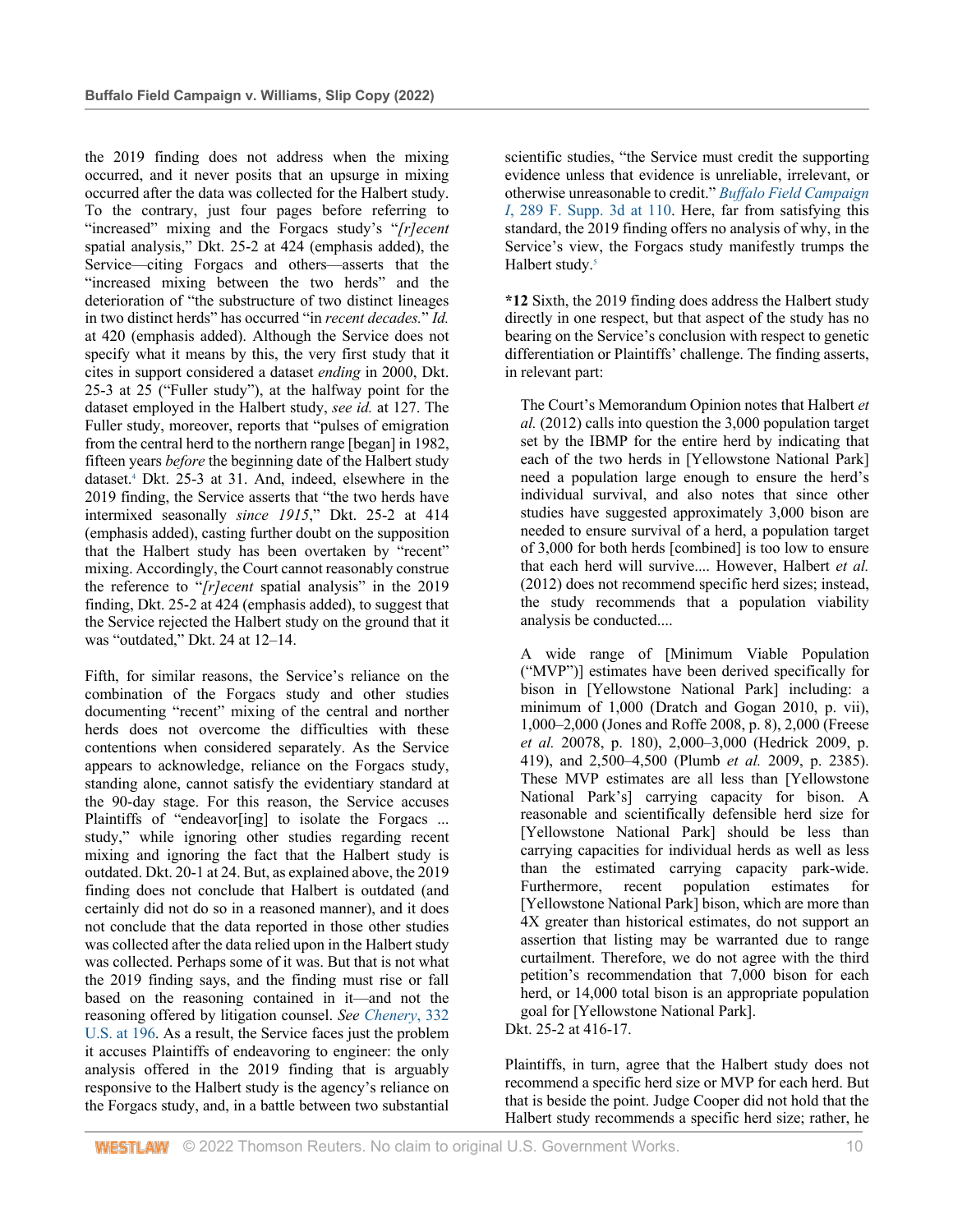held that the Halbert study indicates that "there are two genetically distinct subpopulations of bison in Yellowstone" and that each herd needs "a population that is large enough to ensure that herd's individual survival." 289 F. Supp. 3d at 110. And, because "other studies have suggested that around 3,000 bison are needed to ensure a herd's survival, this suggests that the 3,000 bison population target for *both* herds is too low to ensure that *each* herd will survive." *Id.* (citation omitted). In failing to respond to that concern, the 2019 finding, once again, disregards an "an important aspect of the problem," *State Farm*, 463 U.S. at 43, and, instead, simply rejects the premise that the central and northern herds represent genetically distinct subpopulations. By the Service's own account, moreover, the most recent population estimate for the northern herd (3,337), Dkt. 25-2 at 416, falls within the "wide range of MVP estimates [that] have been derived for bison in" Yellowstone National Park, *id.* at 417. The same is not true, however, for the most recent estimate for the central herd (1,190), *id.* at 416, which is below (or teetering near the bottom end) of each of the MVP estimates referenced in the 2019 finding and is well below the MVP estimate contained in the Hedrick study, which Western Watershed Project and Buffalo Field Campaign invoked in their 2014 petition, Dkt. 25 at 28, and which the Service cites (presumably as a credible scientific study), Dkt. 25-2 at 417.

**\*13** Finally, the Court is unpersuaded by the Service's plea for deference based on its scientific expertise. Dkt. 20-1 at 18–20. As the Service observes, "the issue before the Court is not whether a reasonable person could accept [the petitioner's] interpretation of the data, but whether the [agency] ha<sup>[s]</sup> a rational basis for concluding that a reasonable person would not do so." *Id.* at 18 (first and second alterations in original) (quoting *Palouse Prairie Found. v. Salazar*, No. CV-08-032, 2009 WL 415596, at \*2 (E.D. Wash. Feb. 12, 2009)). The Service is correct that it is not required "blindly [to] accept statements in [a] petition[ ]" and need not rely on "information [that it] knows to be obsolete or unsupported." *Id.* at 19 (quoting *Ctr. for Bio. Diversity v. Morgenweck*, 351 F. Supp. 2d 1137, 1142 (D. Colo. 2004)). But that it not what is at issue here. The 2014 petition relied on a peer reviewed study finding "clear evidence for genetically distinct subpopulations," Dkt. 25-3 at 132, and after the Service disregarded that study in its 2015 finding, Judge Cooper remanded the matter to the agency with the admonition that the Service must either credit that study or explain why it is "unreliable, irrelevant, or otherwise unreasonable to credit," 289 F. Supp. 3d at 110. Then, on remand, the Service, once again, failed to credit the Halbert study and, once again, relied on an (arguably) conflicting study without offering a reasoned explanation for that choice. It is far from clear that such perfunctory treatment would suffice at the 12-month stage, but it certainly does not fly at the 90-day stage, to which this matter was remanded to allow the Service either to credit the study or explain why it "is unreliable, irrelevant, or otherwise unreasonable to credit," *id.*

It is, of course, possible that the Halbert study is flawed in a material respect. It is possible that its data are outdated and that the tipping point in mixing between the central and northern herds occurred in the short window between when the data were collected for that study and when the data were collected for the Forgacs study. It is possible that mitochondrial DNA is more important than nuclear DNA in measuring genetic divergence. It is possible that the Hedrick study either overestimated the MVP for Yellowstone bison or that its analysis does not extend to subpopulations. And perhaps the Service not only accepted one or more of these possibilities but, also, rationally concluded that the question was sufficiently open-and-shut that it could, and should, be resolved at the 90-day stage. But the Court can defer to an agency's scientific judgment only if the agency's rationale "may reasonably be discerned," *Alaska Dep't of Env't Conservation*, 540 U.S. at 497, and the 2019 finding says none of this. Just as the Court may not substitute its scientific judgment for that of an expert agency, it may not guess at what the agency might have intended or might say on (yet another) remand.<sup>6</sup>

The Court, accordingly, concludes that the Service's 2019 finding fails to comport with the governing evidentiary standard at the 90-day stage and disregards an important aspect of the issue that was before it. The Court will, accordingly, grant summary judgment in Plaintiffs' favor.

# **C. Appropriate Remedy**

**\*14** Plaintiffs argue that the Court should vacate the 2019 finding and remand the matter to the Service for further review; that it should direct the agency to complete its review on remand within 90 days; and that the Court possesses the additional equitable discretion "to order [the Service] to proceed [directly to] a 12-month status review." Dkt. 19 at 52. As explained below, the Court agrees that the proper remedy is vacatur and remand but is unpersuaded that the remand should come with a strict time limit or that the Court should, in effect, make an affirmative determination on the pending 90-day petitions and direct that the Service conduct a 12-month review. The Court will, however, direct the parties to file a joint status report in 90 days informing the Court of the status of proceedings on remand.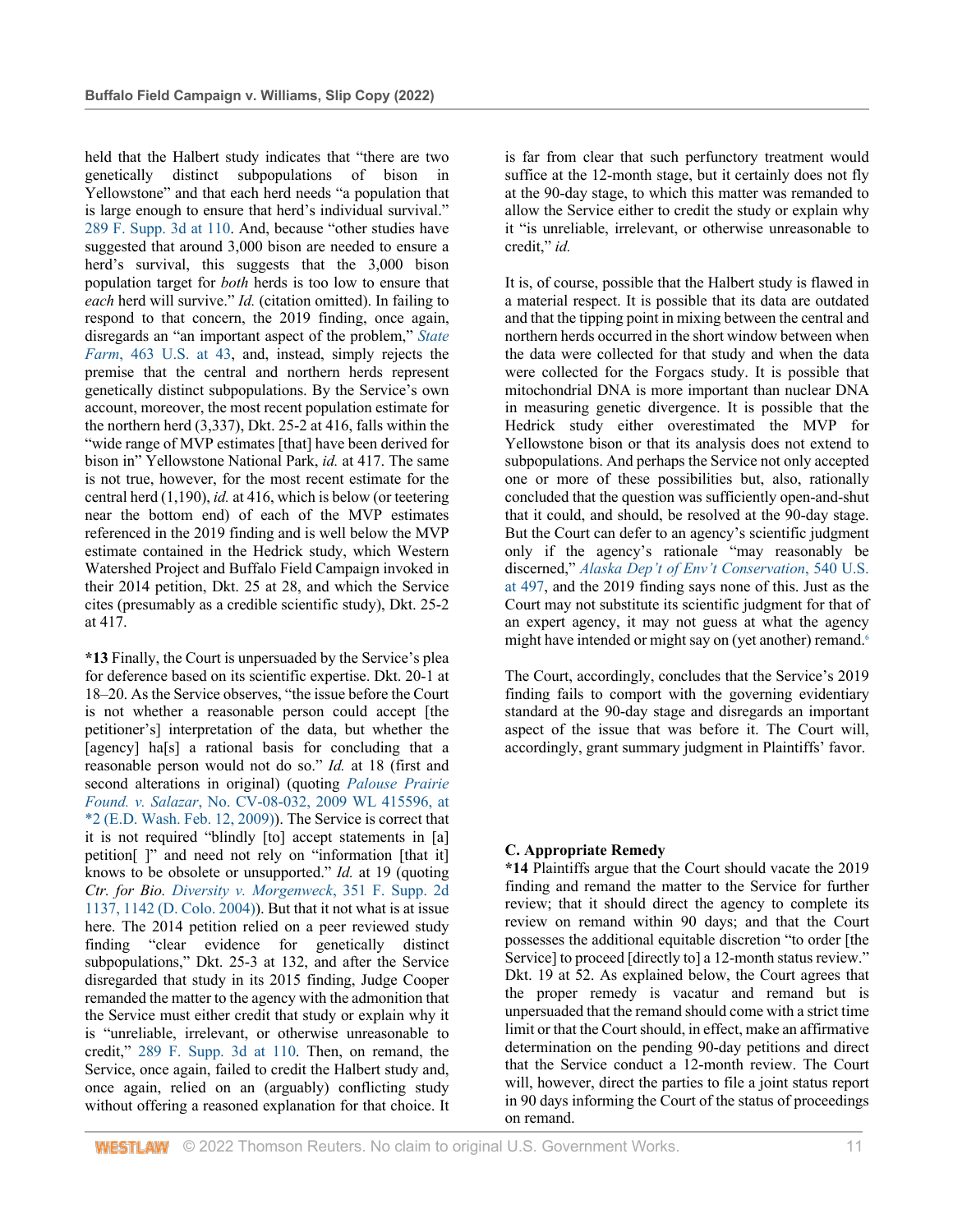The role of a district court in reviewing agency action under the APA is limited. Here, the question before the Court is not whether the Yellowstone bison should be listed as endangered or threatened or even whether listing "may be warranted,"  $16$  U.S.C. §  $1533(b)(3)(A)$ —and the Court has no view on those questions. Rather, the Court merely holds that the Service applied the wrong standard, failed to address a significant aspect of the question before it, and failed adequately to explain its decision. None of those conclusions dictates—or even suggests—that the statutory standard for proceeding to a 12-month review is satisfied, and, without such a finding, the Service's statutory duty to undertake such a review under Section 1533(b)(3)(B) is not triggered. For the Court to order otherwise would be to disregard the statutory text.

That conclusion, moreover, is consistent with settled law under the APA. As the D.C. Circuit has repeatedly observed, "when a court reviewing agency action determines that an agency made an error of law, the court's inquiry is at an end," and, ordinarily, "the case must be remanded to the agency for further action consistent with the corrected legal standards." *PPG Indus., Inc. v. United States*, 52 F.3d 363, 365 (D.C. Cir. 1995); *accord N. Air Cargo v. U.S. Postal Serv.*, 674 F.3d 852, 861 (D.C. Cir. 2012) ("When a district court reverses agency action and determines that the agency acted unlawfully, ordinarily the appropriate course is simply to identify a legal error and then remand to the agency, because the role of the district court in such situations is to act as an appellate tribunal."). Accordingly, "the proper course, except in rare circumstances, is to remand to the agency for additional investigation or explanation." *Fla. Power & Light Co. v. Lorion*, 470 U.S. 729, 744 (1985).

Such rare circumstances are not present here. Although the Service has twice failed to employ the correct the evidentiary standard in reviewing the long-pending petitions, there is no reason to believe that the agency is acting in bad faith or that it is unprepared to adhere to the Court's decision. Nor is this a case in which the Service so departed from the usual process for conducting a 90-day review that its 90-day review, "[i]n effect, ... constituted

### Footnotes

the beginning of a [12-month] status review." *Colo. River Cutthroat Trout v. Kempthorne*, 448 F. Supp. 2d 170, 178 (D.D.C. 2006). It is concerning, to be sure, that over seven years have now passed since the 2014 petition was filed. But it remains unclear whether sufficient basis exists to proceed to the next stage of the ESA process, and, in light of the substantial amount of work done to date, the Service should be able to answer that question promptly.

The Court is also unpersuaded that it should order the Service to issue a new finding within 90 days. The statute, of course, compels the agency to act within 90 days "[t]o the maximum extent practicable." 16 U.S.C. §  $1533(b)(3)(A)$ . This is not a license to take 120 or 150 days, if it is possible to act sooner. But Congress anticipated that, under some circumstances, the Service might be unable to reach a decision in 90 days, and the Court cannot, based on the present record, exclude such a possibility here. To ensure that the Service moves as quickly as "practicable," however, and in light of the lengthy delay to date and the substantial work that the Service has already completed, the Court will require the parties to file a joint status report within 90 days of this decision, updating the Court about the status of the proceeding on remand.

# **CONCLUSION**

**\*15** The Court, accordingly, will **GRANT** Plaintiffs' motion for summary judgment, Dkt. 19, and will **DENY** Defendants' cross-motion for summary judgment, Dkt. 20. The Court will remand the decision to the Service for further review.

A separate order will issue.

### **All Citations**

Slip Copy, 2022 WL 111246

- 1 Because Defendant Aurelia Skipwith is no longer Director of the U.S. Fish and Wildlife Service, the Court substitutes Martha Williams, the Principal Deputy Director of the U.S. Fish and Wildlife Service exercising the delegable authority of the director. Fed. R. Civ. P. 25(d).
- <sup>2</sup> The 2019 90-day finding asserts: "In 2012, the northern herd was estimated to contain 16-31 percent of the [Yellowstone] bison population (Halbert et al. 2012, p.9)." Dkt. 25-2 at 419. This statement, however, is either inaccurate or inelegant. It is true that the Halbert study *reported* this number "[i]n 2012," but in doing so, it cited to statistics from the Departments of Interior and Agriculture from 2000 and another study from 2005. Dkt. 25-3 at 133. Those dates better jibe with other information in the